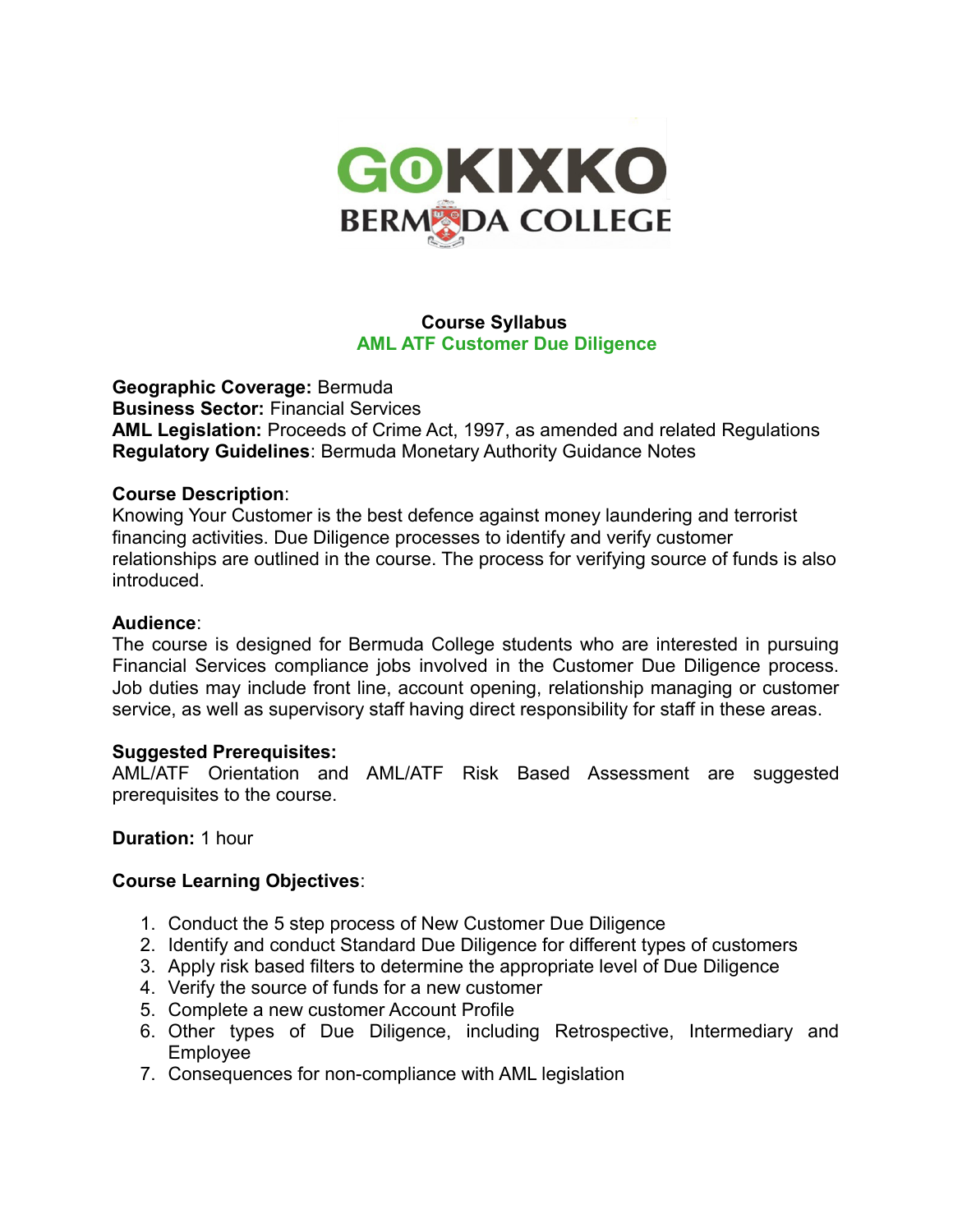# **Course Outline:**

## *Module 1 – Due Diligence 5 Step Process*

● Introduction of the 5 step process and Due Diligence requirements for onboarding new customers based on the assessed risk

## *Module 2 – Identifying the Customer*

- *●* Required documentation for various types of customers
- *●* Methods of verifying identification documentation for various types of customers

### *Module 3 – Assessing the Risk Level*

- Review of the Risk Based Assessment
- Applying a level of Due Diligence according to the assessed level of risk

### *Module 4 –Source of Funds and Customer Account Profile*

- Declaration of source of funds
- Methods for confirming source of funds
- Approving or declining a new customer
- Creating a Customer Account Profile

### *Module 5 – Other Types of Due Diligence*

- Retrospective and Intermediary Due Diligence
- Dealing with Difficult Situations
- Employee Due Diligence

#### *Module 6 – Personal Responsibility*

- Apply Due Diligence requirements
- Know your MLRO and internal policies and procedures
- Report Suspicious Activity
- Maintain Confidentiality
- Consequences for non-compliance and offences
- Safe harbour

## **Course Design Methodology**:

Our philosophy is that people learn best by doing. Learning scenarios with a high level of interactivity are embedded in the course to represent real life examples and practise decision making.

#### **Course Resources:**

KixSMART is a printable PDF course summary of the key points from the course.

## **Assessment:**

An E-Test of 10 randomly generated multiple choice questions assessing each learning